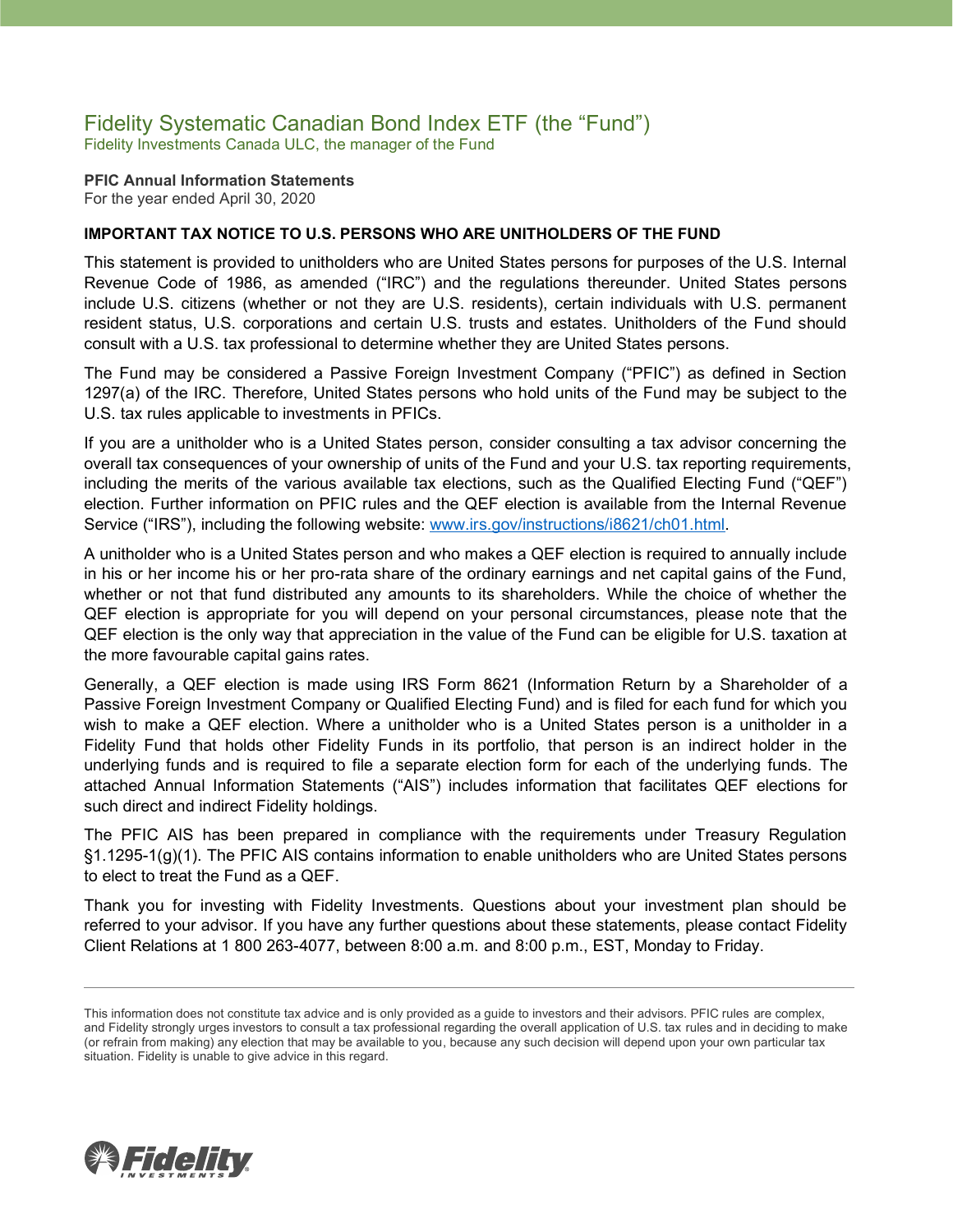# Fidelity Systematic Canadian Bond Index ETF

#### **PFIC Annual Information Statements (US\$)**

For the Fund's PFIC taxation year ended April 30, 2020

- 1. This Information Statement applies to the PFIC taxation year of Fidelity Systematic Canadian Bond Index ETF (the "Fund") commencing on September 20, 2019 and ending on April 30, 2020.
- 2. The per-unit, per-day amounts of ordinary earnings and net capital gains of the Fund and its lower-tier Fund(s) as applicable, for the period specified in paragraph (1) are provided in the table:

| <b>FIDELITY FUND HELD DIRECTLY</b>                               |                                       | <b>ORDINARY</b><br><b>EARNINGS \$</b> | <b>NET CAPITAL</b><br><b>GAIN \$</b>             |                                              |
|------------------------------------------------------------------|---------------------------------------|---------------------------------------|--------------------------------------------------|----------------------------------------------|
| Fidelity Systematic Canadian Bond Index ETF                      |                                       | 0.00161299                            | 0.00000000                                       |                                              |
| <b>FIDELITY LOWER-TIER FUNDS HELD</b><br><b>INDIRECTLY</b>       | <b>ORDINARY</b><br><b>EARNINGS \$</b> | <b>NET CAPITAL</b><br><b>GAIN \$</b>  | <b>FUND'S U.S. TAX</b><br><b>YEAR COMMENCING</b> | <b>FUND'S U.S. TAX</b><br><b>YEAR ENDING</b> |
| <b>Fidelity Canadian Money Market</b><br><b>Investment Trust</b> | 0.00001990                            | 0.00000000                            | May 1, 2019                                      | April 30, 2020                               |

To determine your pro-rata share of the amounts of ordinary earnings and net capital gains of the Fund and each of its lower-tier Fund(s) held directly and indirectly, as applicable, multiply the per-unit per-day amounts indicated above by the number of units of the Fund held and the number of days you held the units during the Fund's PFIC taxation year.

Here is an example to illustrate the calculation using the per-unit, per-day factors.

You own 100 units of Fund A from the period May 1, 2019 through October 31, 2019. You purchased an additional 100 units of Fund A on November 1, 2019. You did not sell any units of the Fund at any time during the year. Fund A has a PFIC taxation year end of April 30, 2020.

The Fund's ordinary earnings were \$0.001 per unit, per day.

Result: Your ordinary earnings for 2020 of the directly held Fund are (\$0.001 \* 183 days \* 100) + (\$0.001 \*181 days $*$  200) = \$54.50

Use the same calculation method in the example above to determine your pro-rata share of the amounts of ordinary earnings and capital gains for any applicable lower-tier Fund(s).